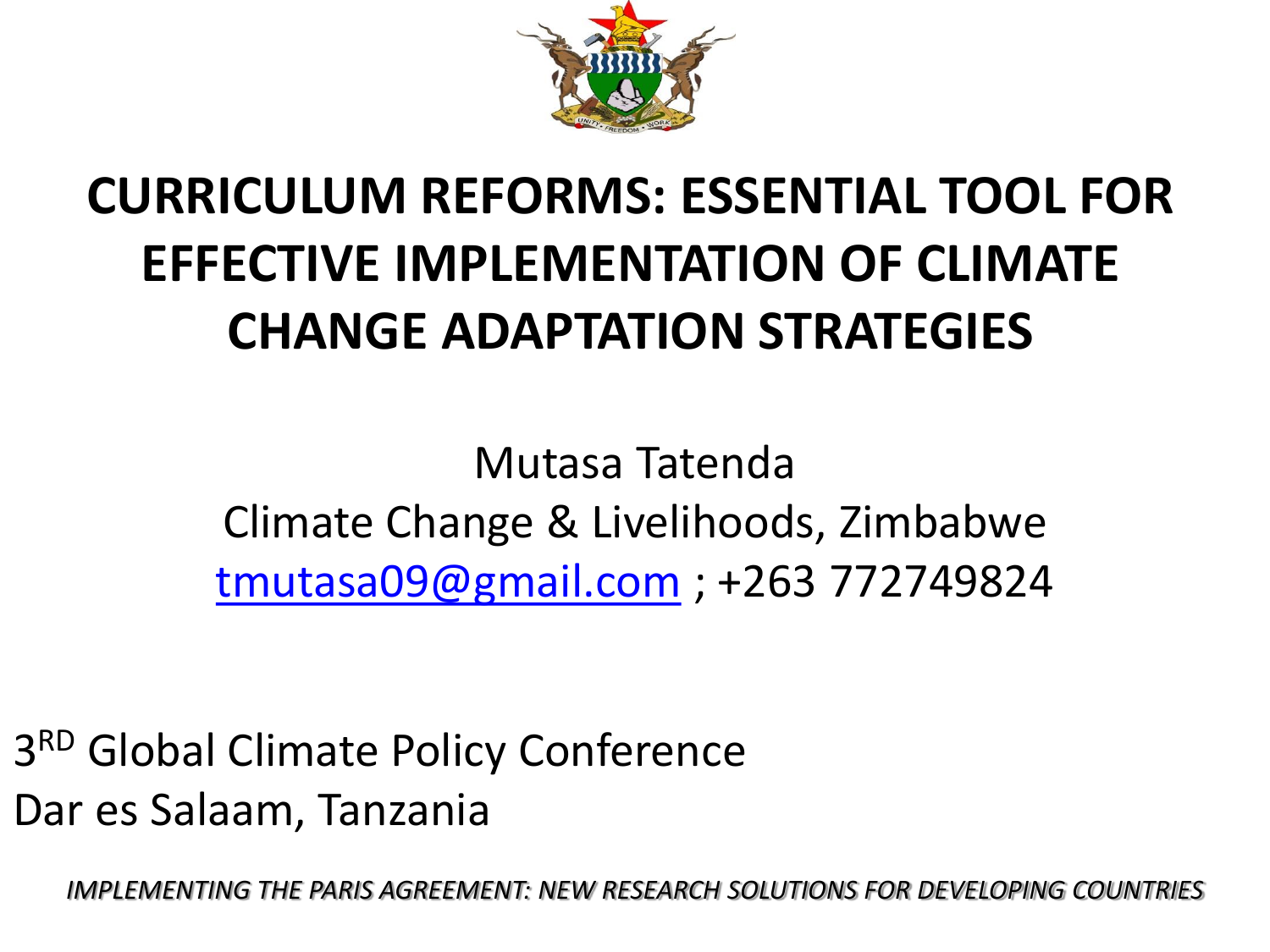

## **Presentation layout**

#### **Q**Introduction

- Why curriculum reforms?
- $\Box$ Status quo (Zimbabwe context)
- ■Characteristics of climate change curriculum
- **Q**Curriculum highlights
- Climate policy implications
- **QRecommendations**
- **QConclusion**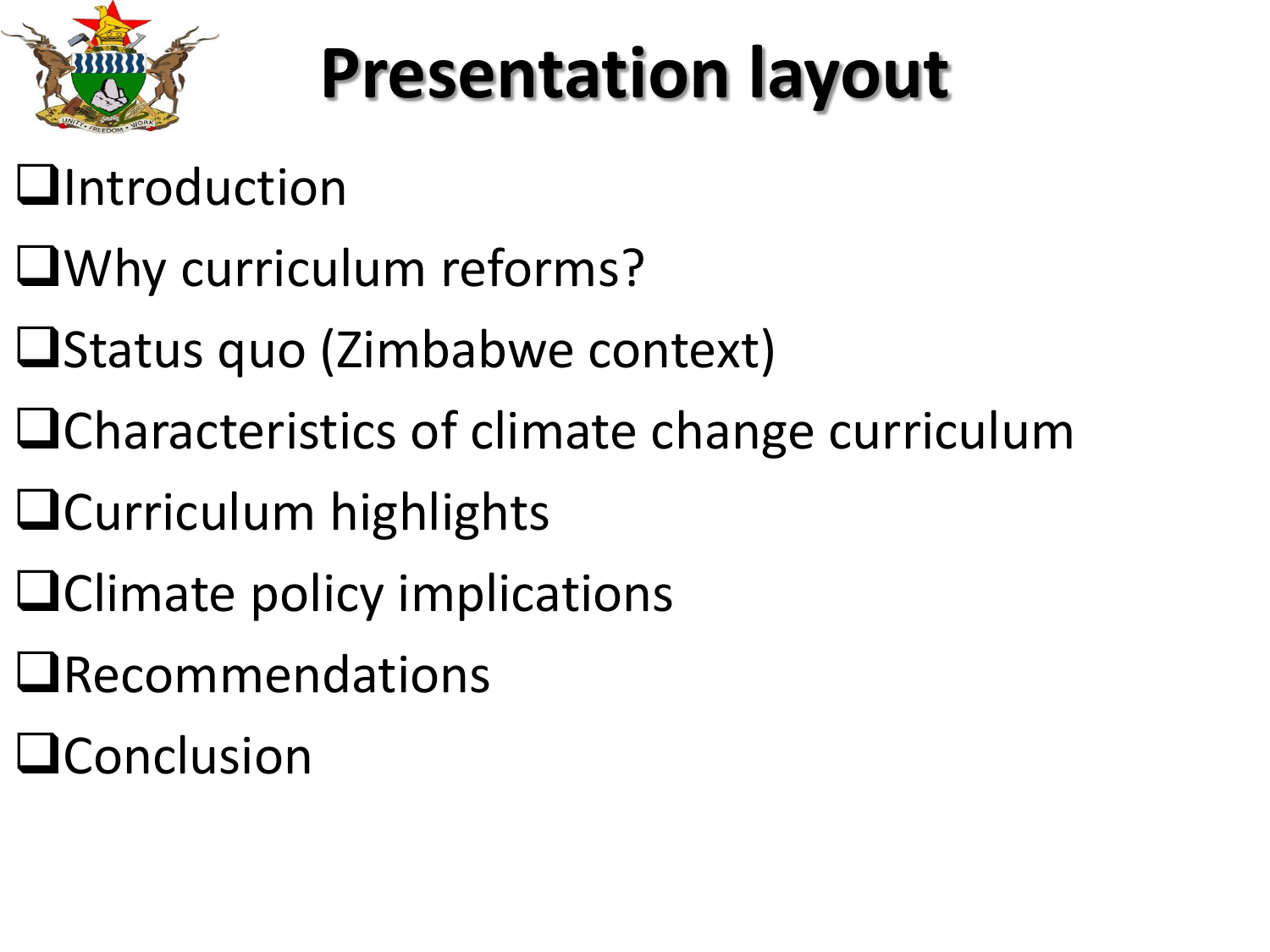

### **Introduction**

- Changes in the climate system unequivocal
- Developing countries to suffer greatest risks due to:
- Over-reliance on climate-sensitive sectors e.g. Agriculture & Forestry
- $\triangleright$  Low institutional capacities
- $\triangleright$  Poor resource base
- Thus, climate change (CC) adaptation indispensable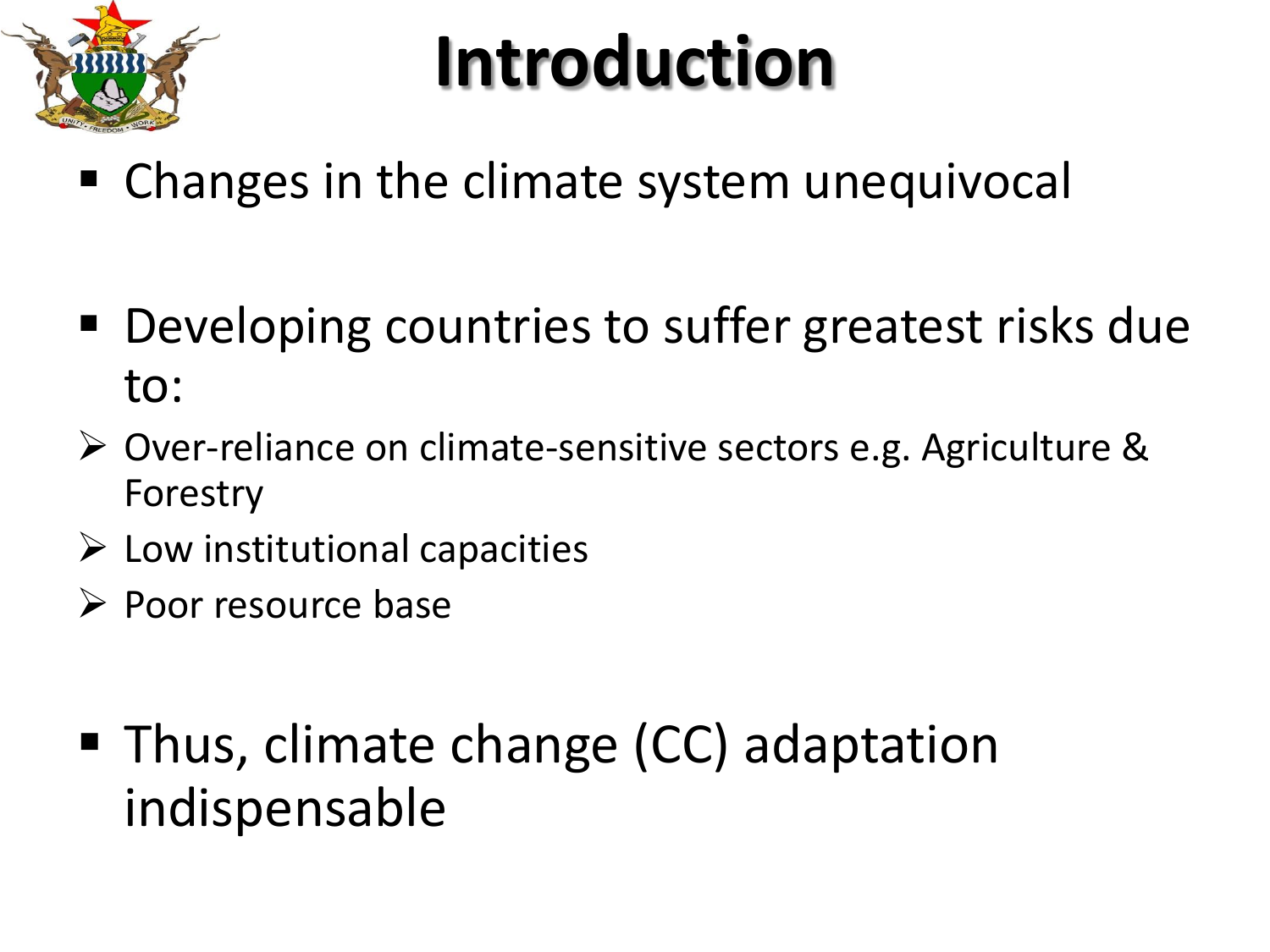- Article 2 of the Paris Agreement (2015)- strengthen the global response to the CC threats
- For effective CC response- need well informed & responsible citizenry -effected through education
- Article 6 of UNFCCC- Education, training & public awareness for CC adaptation
- **Education critical in improving climate response**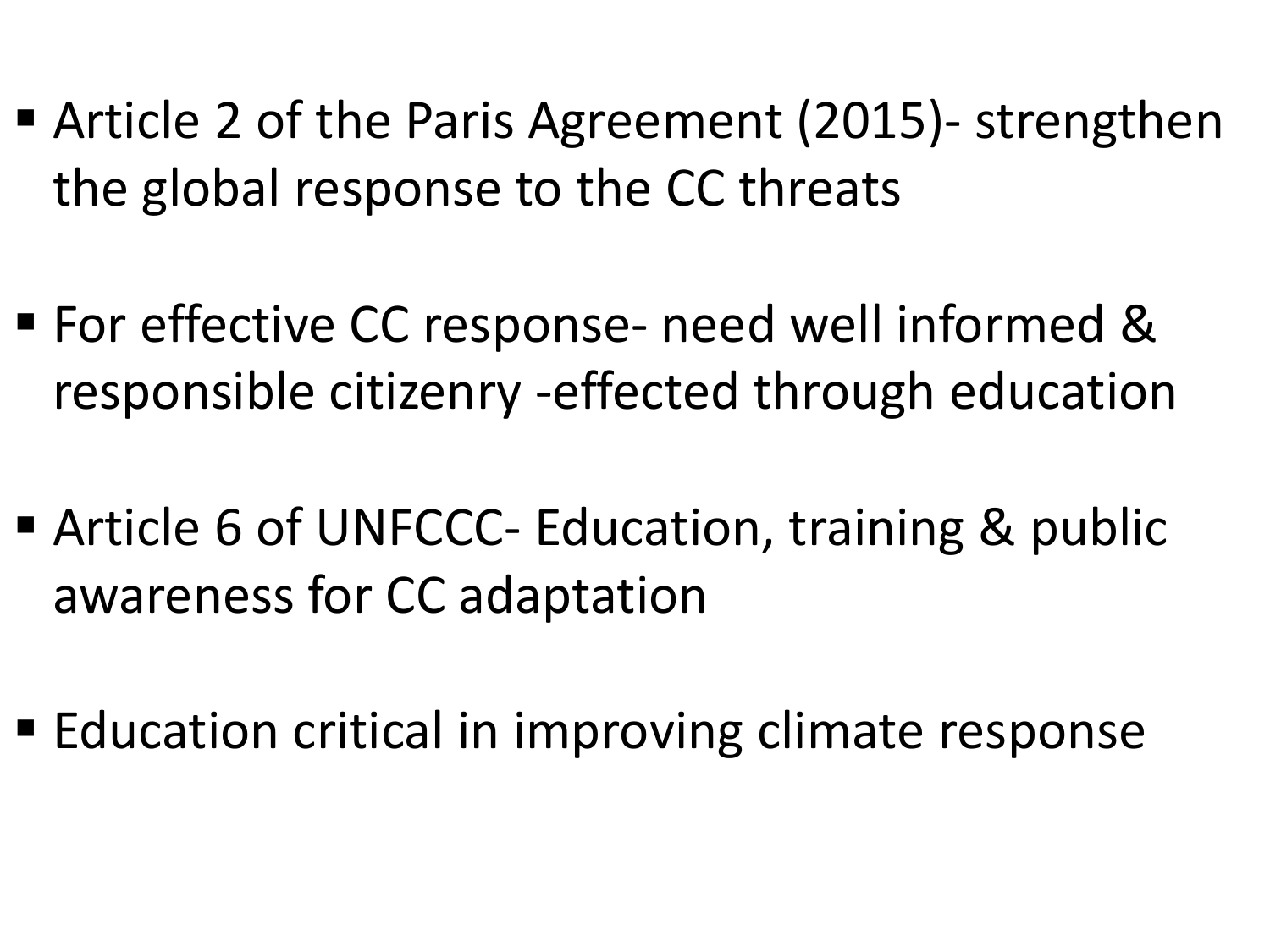- At what stage of human development should CC education programmes be initiated?
- Education key in creating new patterns of behaviour
- $\blacksquare$  Education content is dependent upon the curriculum set at national level
- Current curriculums in developing nations not adequately addressing CC issue
- Need for reforms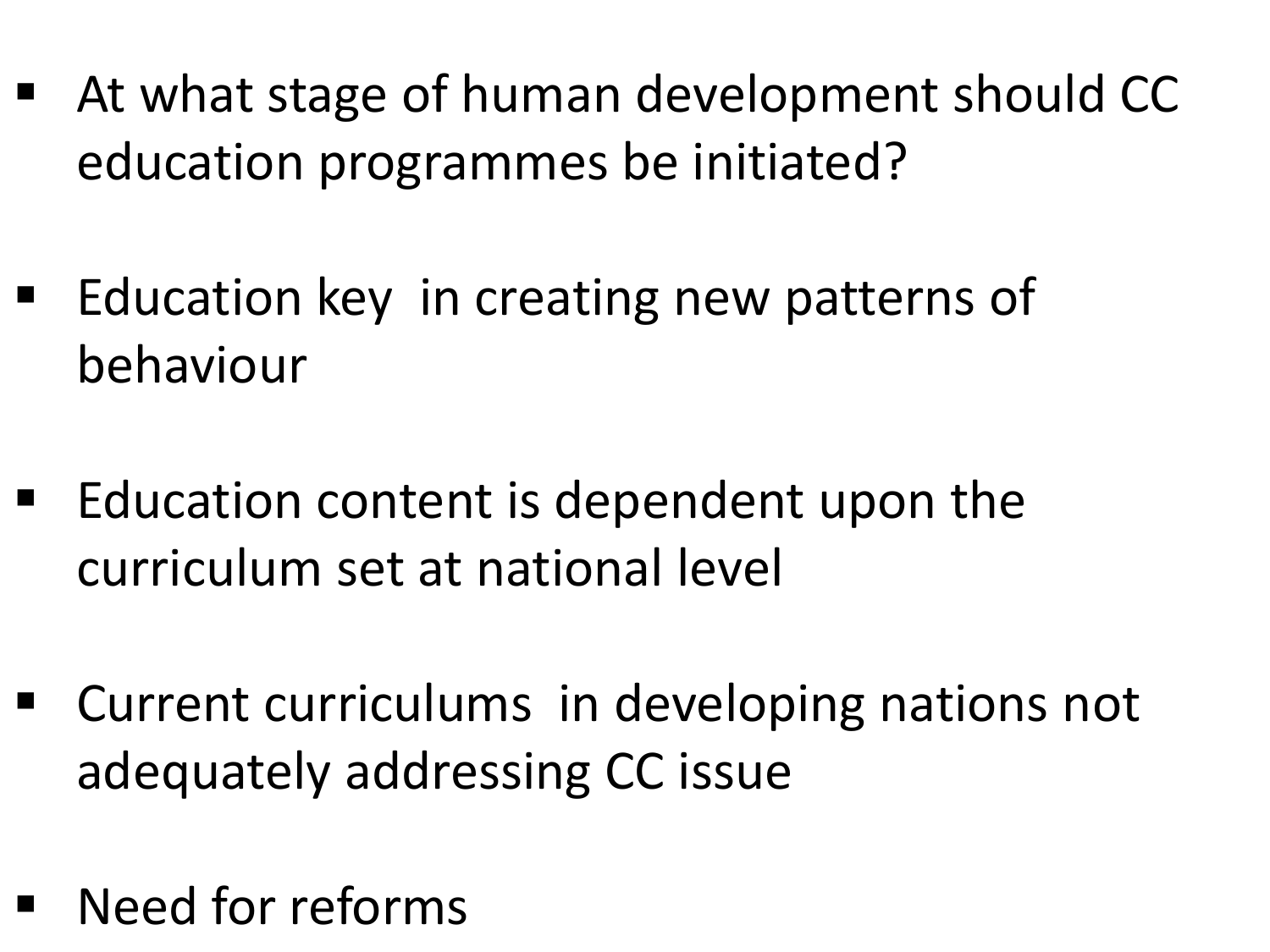## **Why curriculum reforms?**

- Current curriculum not adequately addressing CC issue
- Climate science empirically documented- plenty of teaching material can be generated
- Intergenerational effects of CC-learners equipped with essential K, S, V & A to be able to deal with current & future CC impacts.
- Education for effective & efficient participation in promulgation and formulation of CC policies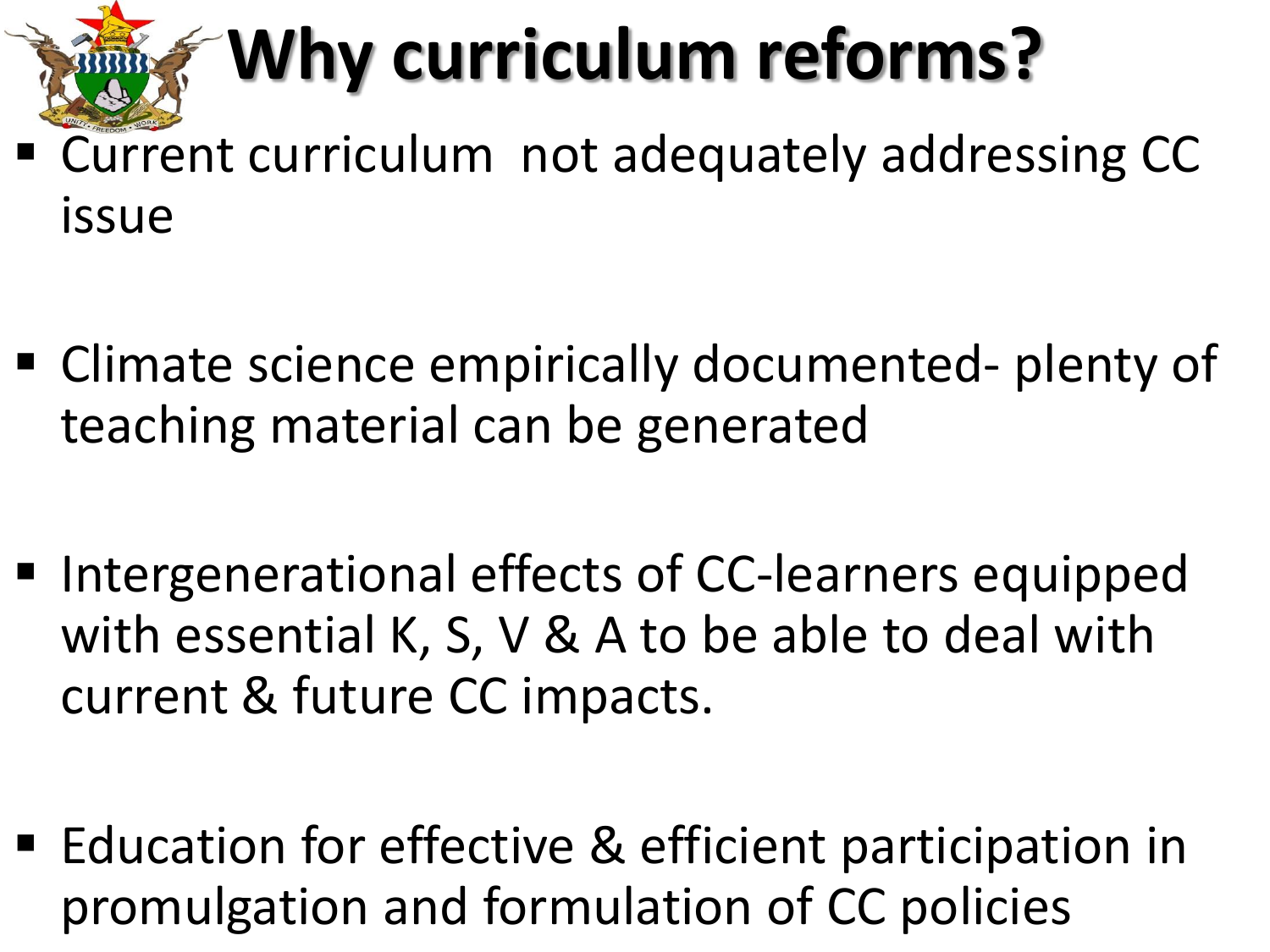

#### **Status quo** (Zimbabwe context)

- Climate-related issues taught in
- **Environmental Science** Primary school level
- **Geography** & **Science** subjects- Secondary level (O' & A' Level).
- **Natural & Social Sciences-** tertiary institutions

■ Consequently, students who do not take these subjects/ courses, lack the basic understanding and skills relevant to CC adaptation.

■ Therefore CC education at all levels should be inclusive not discriminatory.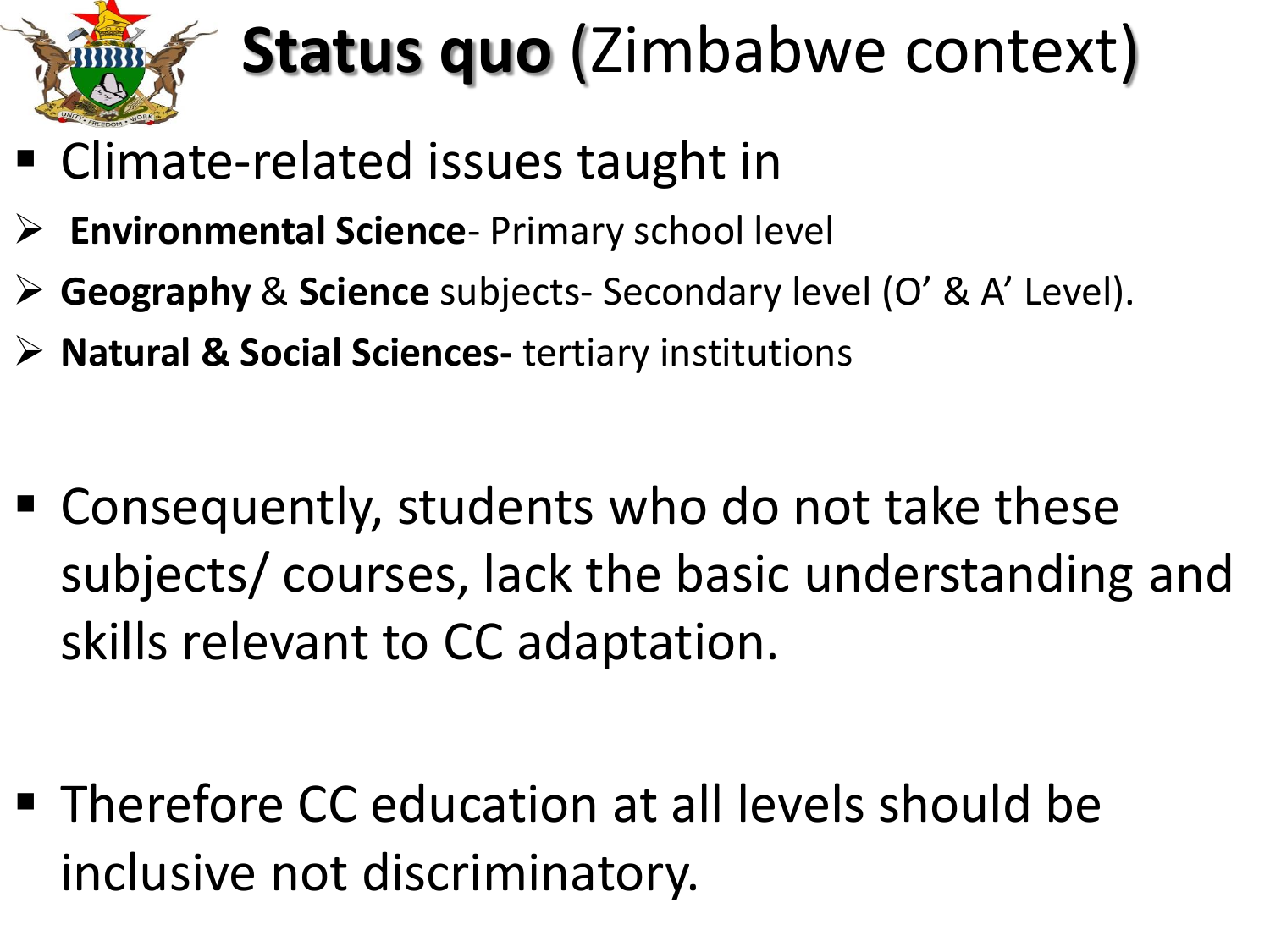- CC not taught as a topic at both P & S curriculum (analysis of syllabus)
- Teachers at P & S levels have misconceptions about CC- lack an in-depth understanding
- Existing CC education & awareness programs(Plan Int, ActionAid, EMA, E. Africa) taken as "extracurricular" activities, not examinable.
- CC issues treated as "trivial" yet should be core and mandatory in the curriculum for effective response.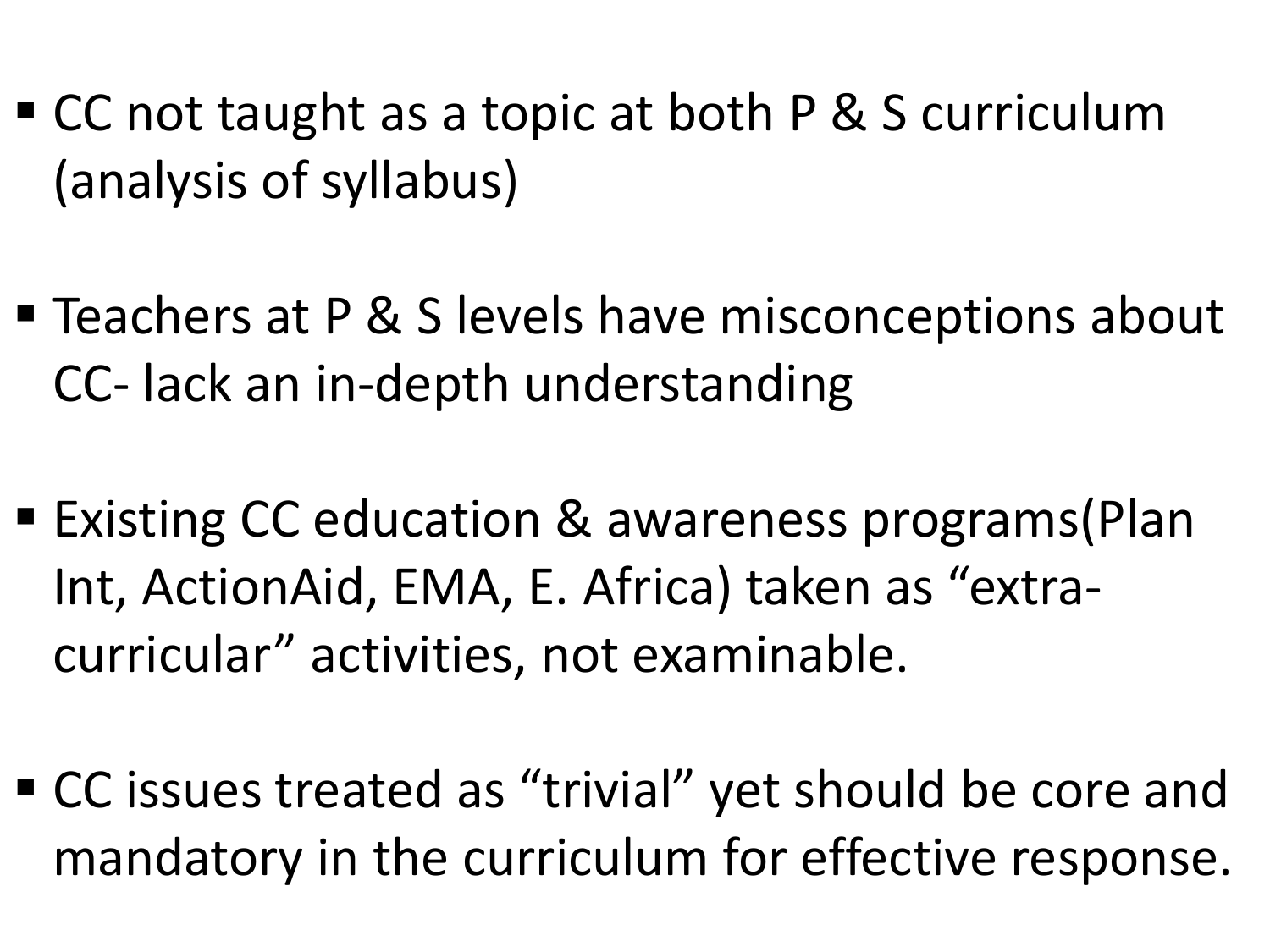#### **Characteristics of climate change curriculum**

- An effective climate change curriculum should:
- **focus on behaviour change (Tbilis Decl., 77)**
- **ensure mandatory CC education for all**
- **aim at developing knowledge & skills essential for effective CC response**
- **be holistic and interdisciplinary in nature;**
- **be consistent;**
- **have clear assessment procedures for CI**
- **complement vision & objectives of the nation**
- **relate to local, regional and global CC initiatives**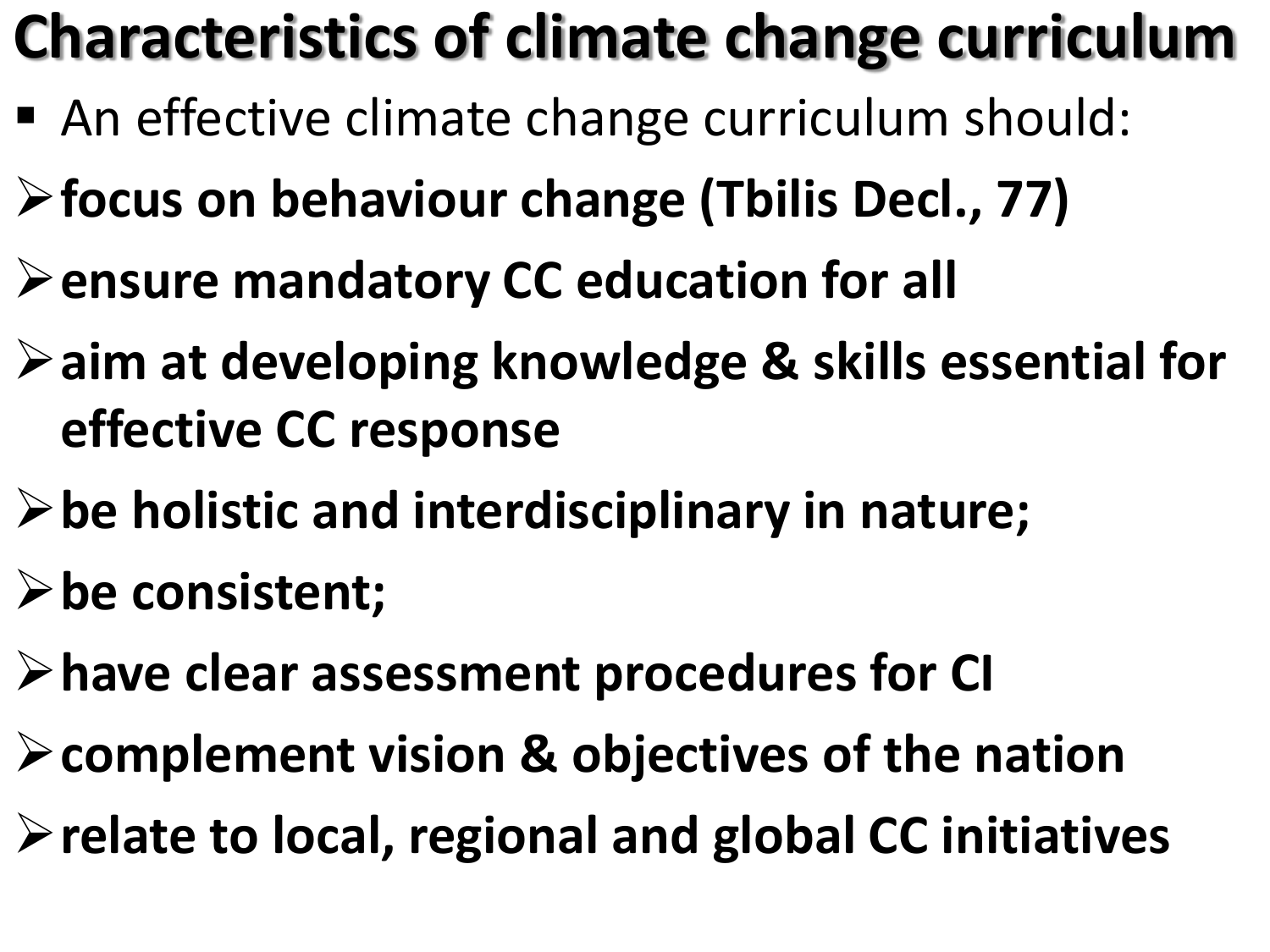

## **Curriculum Highlights**

CC education be included in the curriculum

at all levels as a prerequisite- lifelong CC education

- Dissemination of climate information by learners
- At P & S levels, CC be taught as a topic in compulsory subjects or be a subject examinable.
- Teachers at P & S trained on CC at teacher training colleges to increase awareness levels.
- **Skills-based** learning/ curricula to empower learners to respond appropriately to CC threats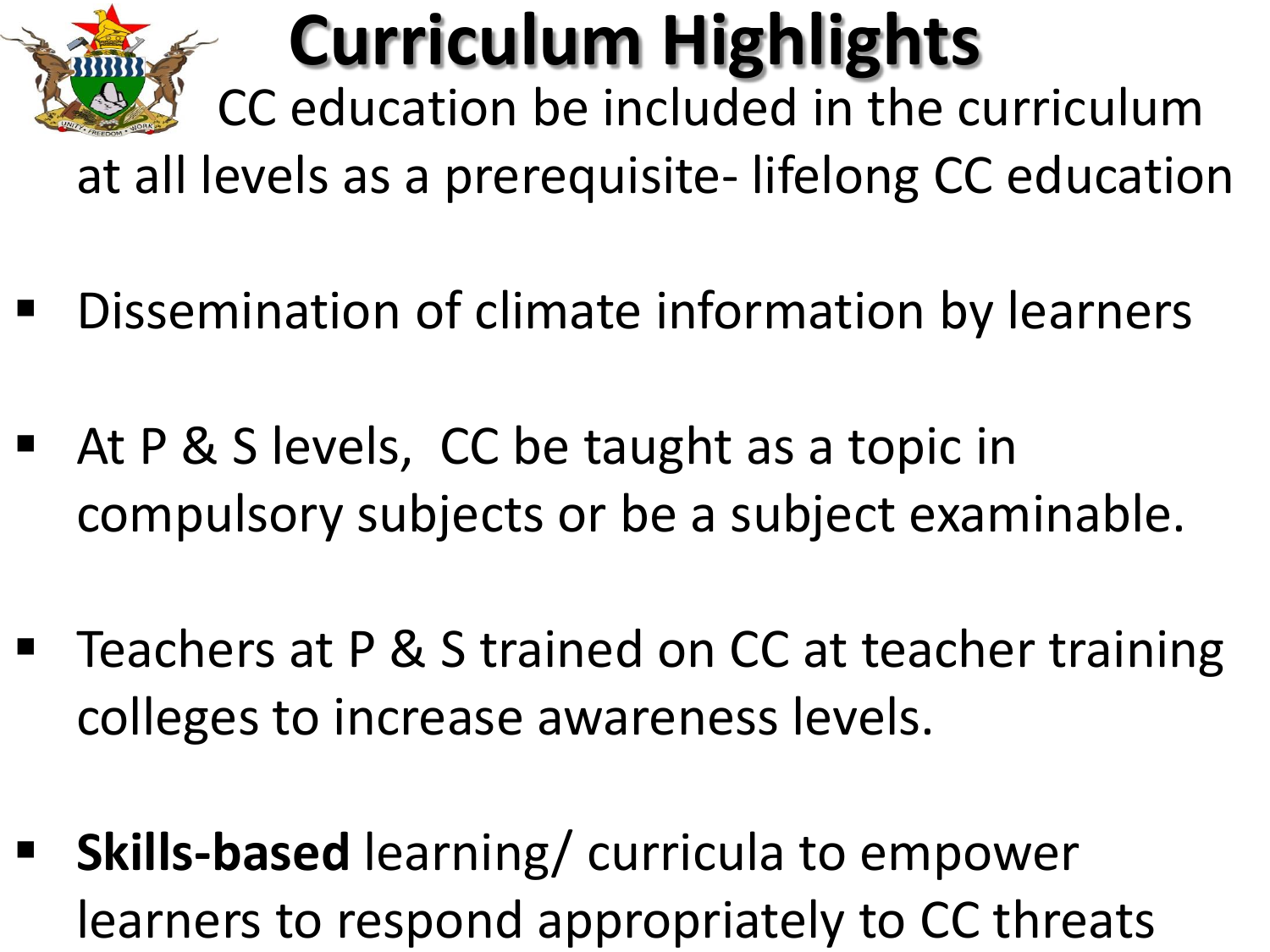- At tertiary level- build professionals with knowledge to participate in climate policy making
- CC issues not a matter of the natural/social sciences alone– a cross-cutting issue requiring input of all.
- Tertiary institutions to make use of the IKS to further refine theory & develop CC literature- response\*
- Establishment of **climate change training institutions**. At regional level, use PAU.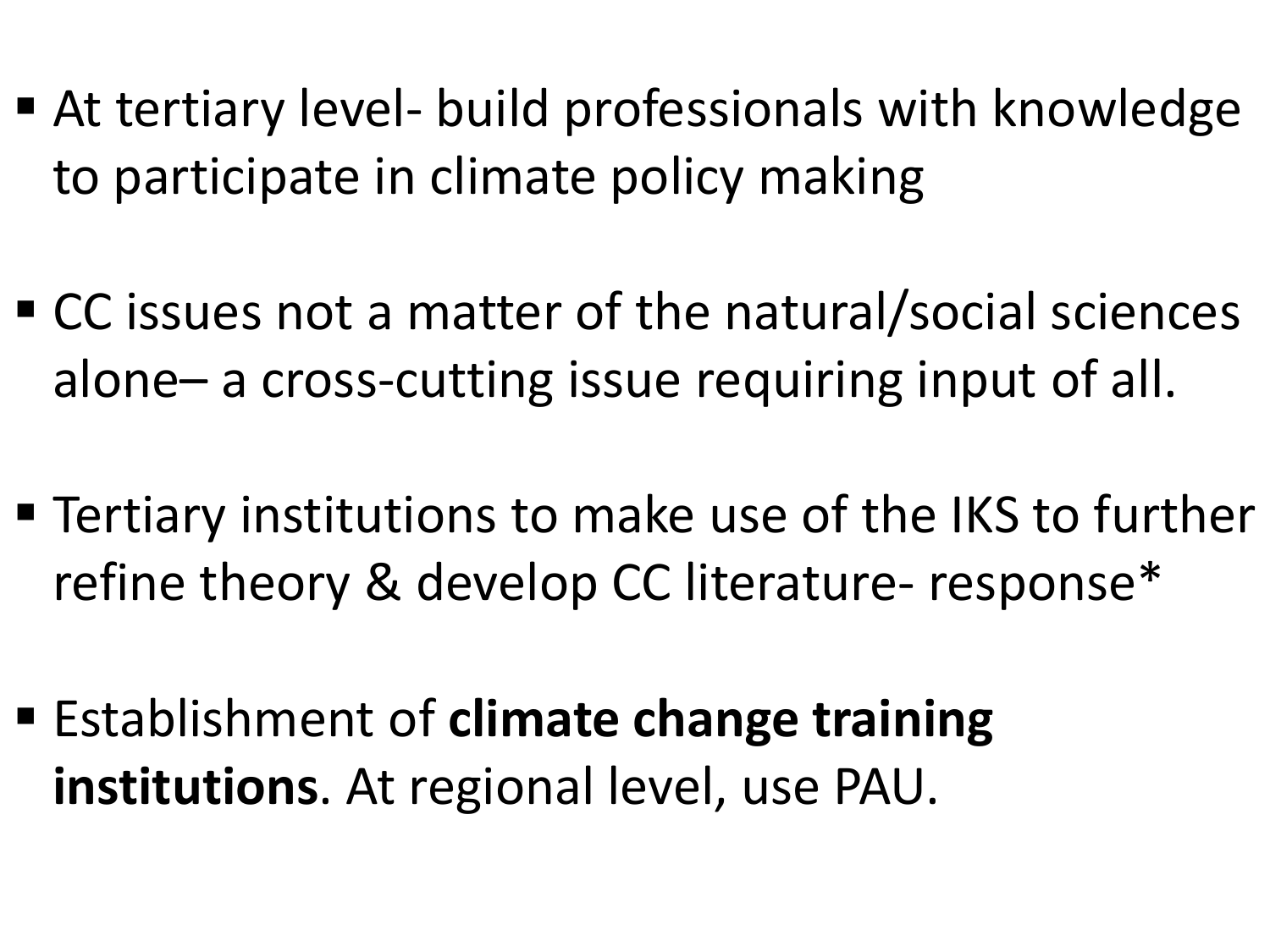

# **Climate Policy Implications**

- CC education at all levels of education should be the integral theme of climate policy-creation of new patterns of behaviour for response
- Policy should support CC adaptation research & emphasize on the establishment of **climate change information networks** for developing nations.

 **Bottom-up approach** in climate policy makinginvolve communities, academicians, learners and other stakeholders. **No to TOP-DOWN Approach**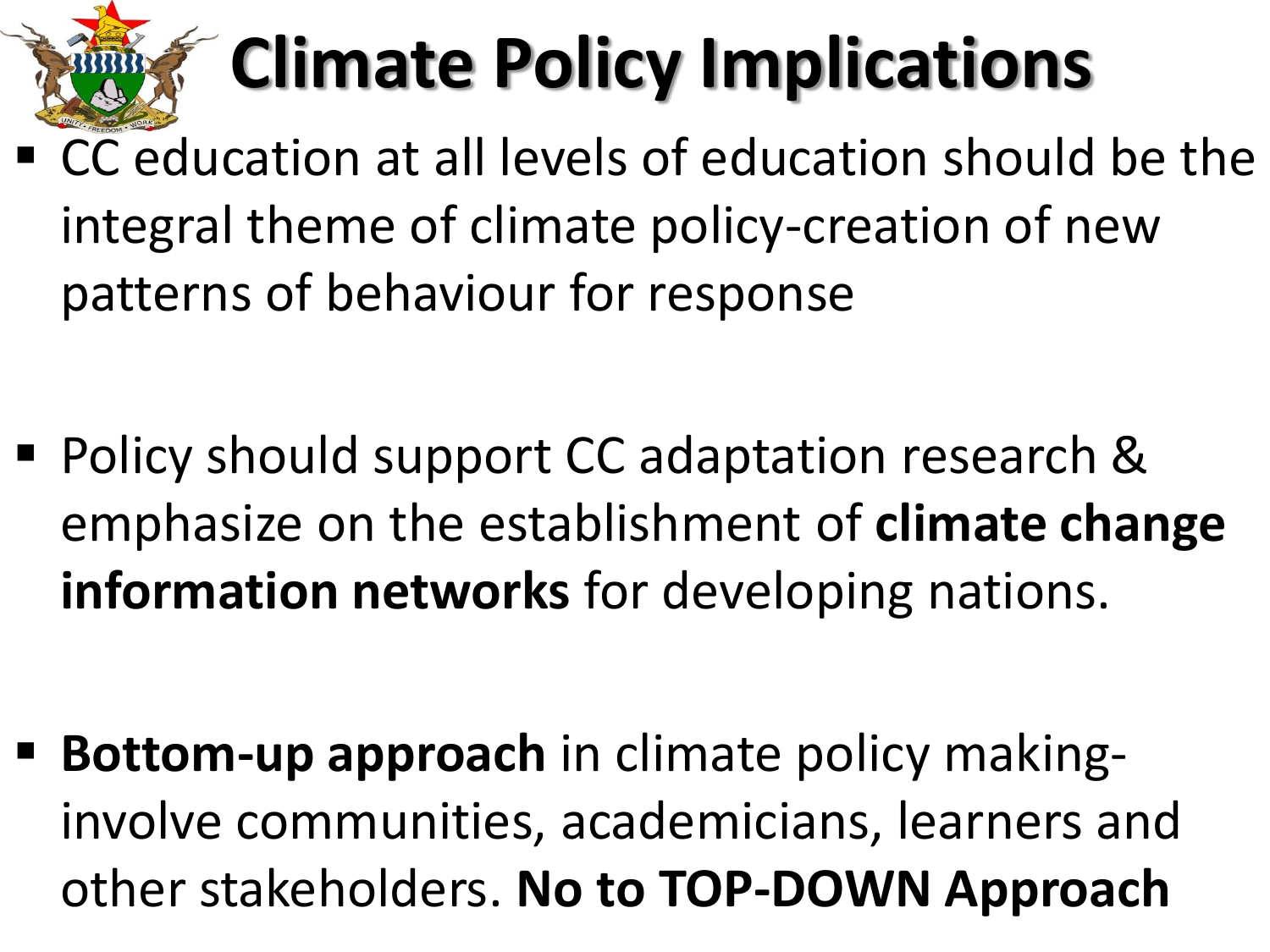

#### **Recommendations**

- Provide funding for:
- **CC curriculum development**
- **training of educators in CC -human capital dvp**
- **Production of level-specific CC teaching material**
- **CC research on climate response.**
- Set-up a task force to review content & identify gaps in curriculums used in developing nations & advise governments appropriately on the need to incorporate CC issues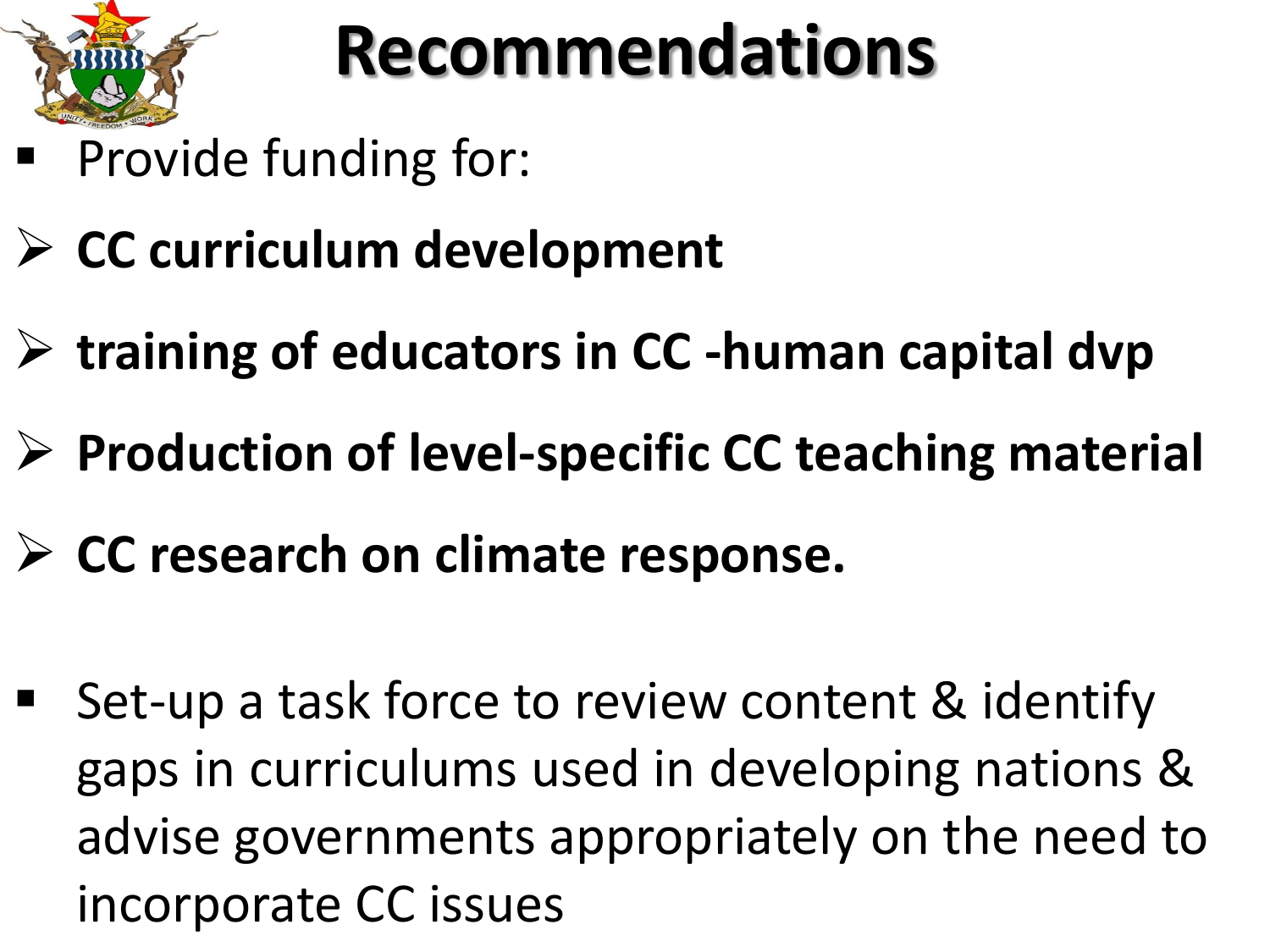- $\blacksquare$  Educators by virtue of being implementers of the curriculum should be involved in CC curriculum development.
- Continuously monitor, evaluate and reform the education curriculum to keep up with global trends
- Address political and social impediments that could deter the proposed reforms – stakeholder consultations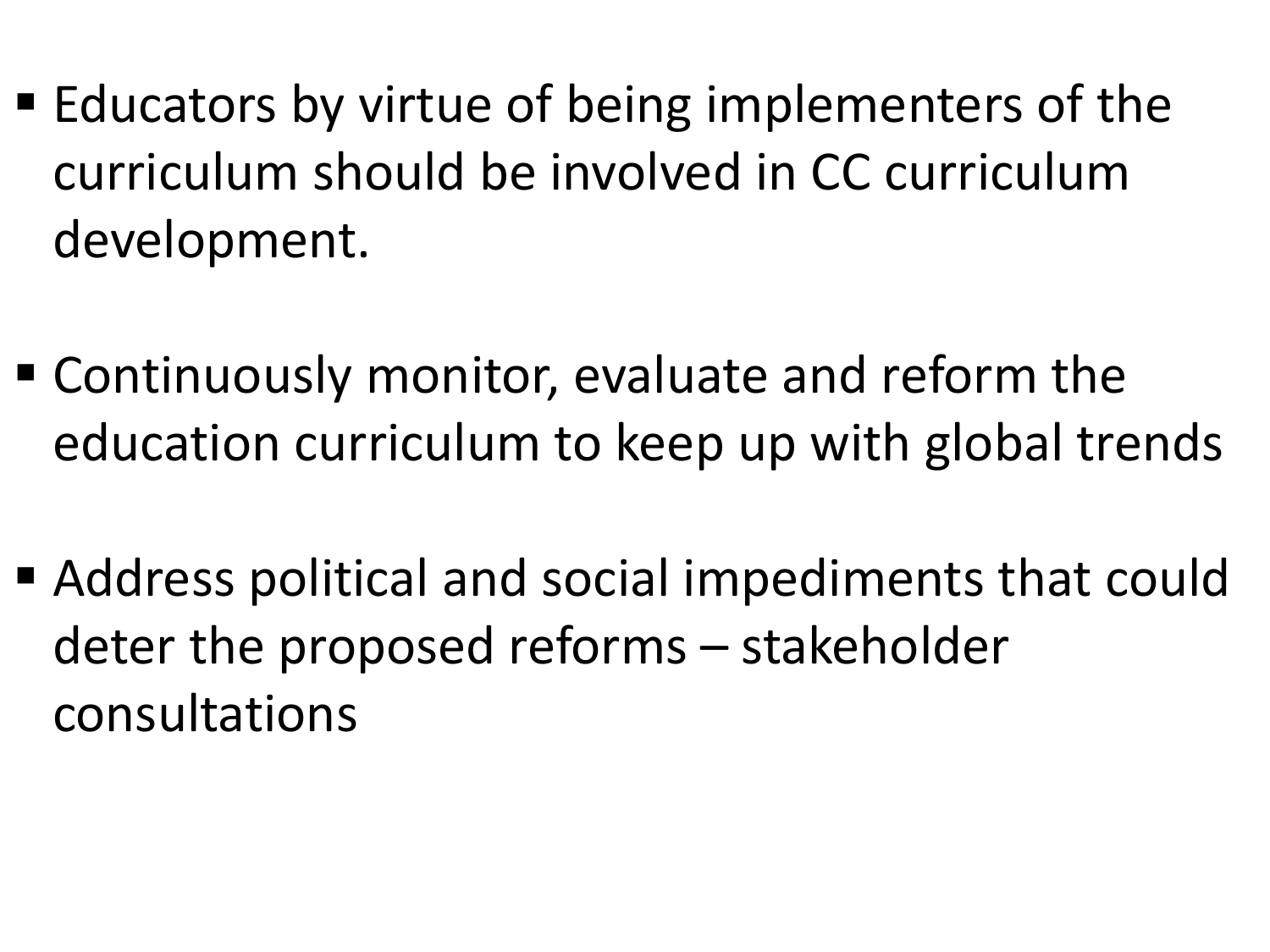

### **Conclusion**

 Need to mainstream CC education in the 21st century curriculum so as to strengthen people's knowledge, skills and ability to adapt.

■ CC education should be a lifelong process starting at an early learning age and continuing through all stages to promote behavioural change and enhance adaptive capacities of communities.